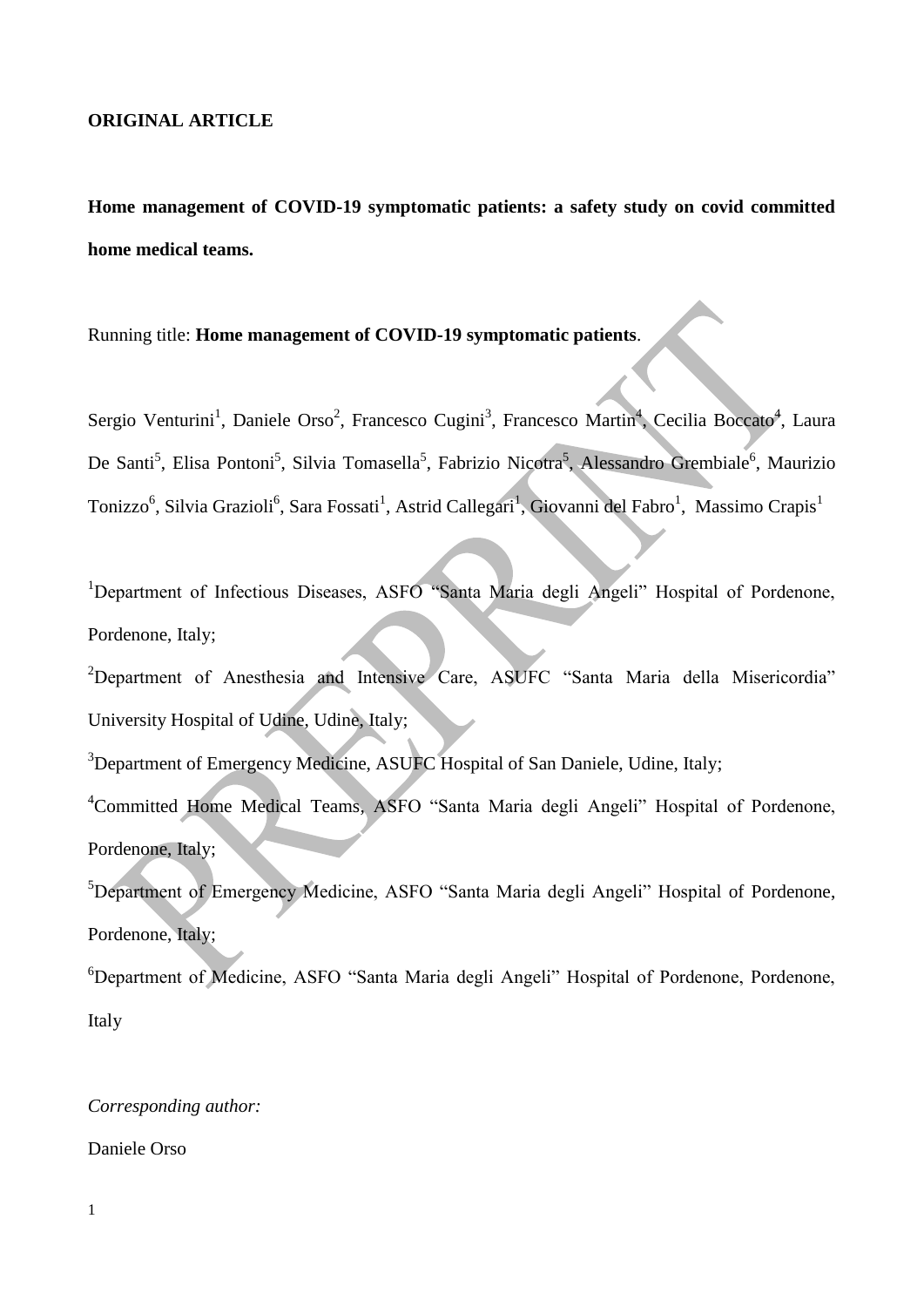#### **SUMMARY**

To reduce the overburden in the hospital, during the COVID-19 pandemic, some "COVID Committed Home Medical Teams" (CCHTs) were created in Italy. These units consist of a small pool of general practitioners who aim to evaluate all patients with COVID-19 who require a medical examination directly at home. After the first visit (which can end with patient hospitalisation or home management), CCHTs periodically monitor the patients' clinical conditions and vital signs (usually a revaluation every 24-48 hours, except for a sudden worsening). However, this strategy - which reduces the pressure on hospitals - has never been evaluated for patient safety. Our study aims to determine whether a home-based monitoring and treatment strategy for nonsevere COVID-19 patients was safe as direct hospital admission by the emergency department. We conducted a retrospective observational study about 1,182 patients admitted to the hospital for COVID-19 between September 2020 and April 2021, confronting in-hospital and 30-day mortality in both CCHT-referred (n=275) and directly admitted by emergency department (n=907). Patients assessed by the CCHT had lower in-hospital and 30-day mortality (18% vs  $28\%$ ,  $p = 0.001$ ; and 20% vs 30%,  $p = 0.002$ ; but, in the propensity score matching comparison, there was no characteristic between the two groups turned out significantly different. CCHT did not correlate with in-hospital or 30-day mortality. CCHT is a safe strategy to reduce hospital overburden for COVID-19 during pandemic surges.

**Keywords:** COVID-19, SARS-CoV -2, home management, mortality.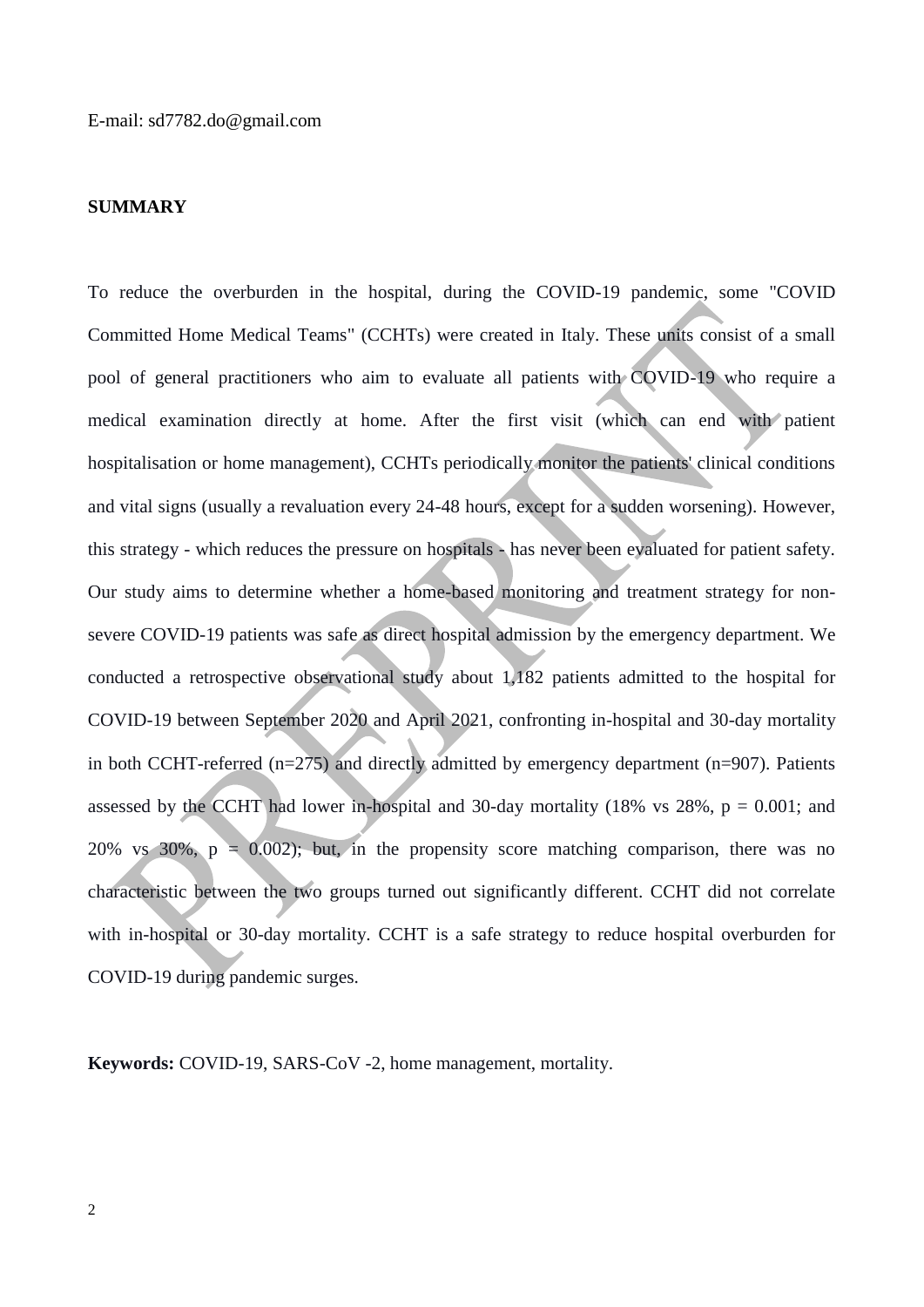#### **INTRODUCTION**

The outbreak of COVID-19 caused by SARS-CoV-2 poses a serious challenge to the healthcare system's resilience around the world. As many healthcare systems have spent most of their resources on COVID-19, they need to use resources outside the hospital to relieve and avoid collapse [1]. In particular, hospital capacity and availability of beds and ventilators were identified among the highest relevant factors, which were critically exceeded in many countries during the pandemic.

If globally considered, approximately 81% of patients with COVID-19 present mild disease, typically reflected in oxygen saturation of 90% or above. This subpopulation of patients may not require inpatient hospitalization and could benefit from at-home oxygen supplementation and monitoring [2]. Health systems facing the challenge of the COVID-19 pandemic need to explore further opportunities by ensuring, for example, the management of home care. This latter strategy could reduce the burden on the health system and increase capacity for severe cases during surges. However, the risk of hospitalization should not be ignored; therefore, frequent and efficient monitoring is essential. The decision to shift the patient to an inpatient setup should be based on the clinical presentation and potential risk factors for severe disease. Patients at high risk of progression for severe illness should be monitored closely. Some *"COVID Committed Home Medical Teams"* (CCHTs, in Italy named USCA, Unità Speciali di Continuità Assistenziale) were created for this reason in Italy. These units consist in a small pool of general practitioners who have the primary aim of evaluating all patients COVID-19 who require a medical examination. Every team was equipped with a sthetoscope, a pulsoxymeter and a portable ultrasound. After the first visit (which can end with patient hospitalisation or home management), CCHTs periodically monitor the patients' clinical conditions and vital signs (usually a revaluation every 24-48 hours, except for a sudden worsening).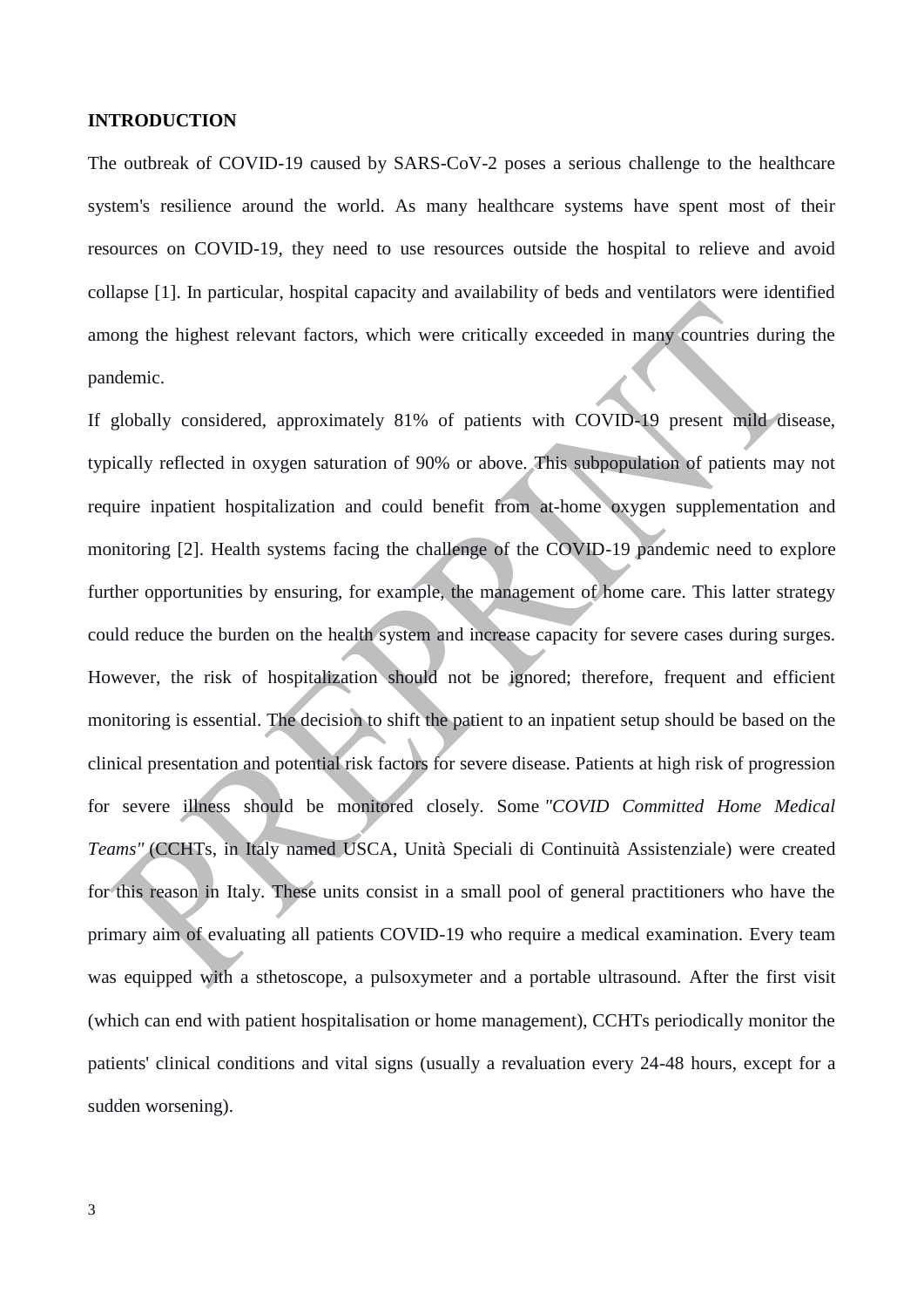However, this strategy - which reduces the pressure on hospitals - has never been evaluated for patient safety. Our study aims to verify the safety of home management patients suffering from COVID-19.

#### **PATIENTS AND METHODS**

## *Study protocol*

This study was a retrospective observational study of prospectively and systematically collected data about all patients with SARS-CoV-2 admitted and recovered to Pordenone Hospital, Italy, from September 21, 2020, to April 30, 2021. The patient's consent was obtained through the general consent system, and the European General Data Protection Regulation 2016/679 was respected.

# *Study population*

Inclusion criteria were: patients admitted to the Pordenone hospital with a positive nasopharyngeal molecular or antigenic swab test, patients with  $> 18$  years of age.

Exclusion criteria were: pregnancy, pediatric patients, refusal of consent.

# *Recorded data*

Patient outcomes were recorded in terms of in-hospital mortality and at 30-days of follow-up. Clinical parameters such as age, gender, and any comorbidity from medical history and clinical conditions at admission were recorded. Arterial blood gas analysis at the first evaluation was also recorded. Disease severity scores such as NEWS and ROX were also recorded.

## *Study outcome*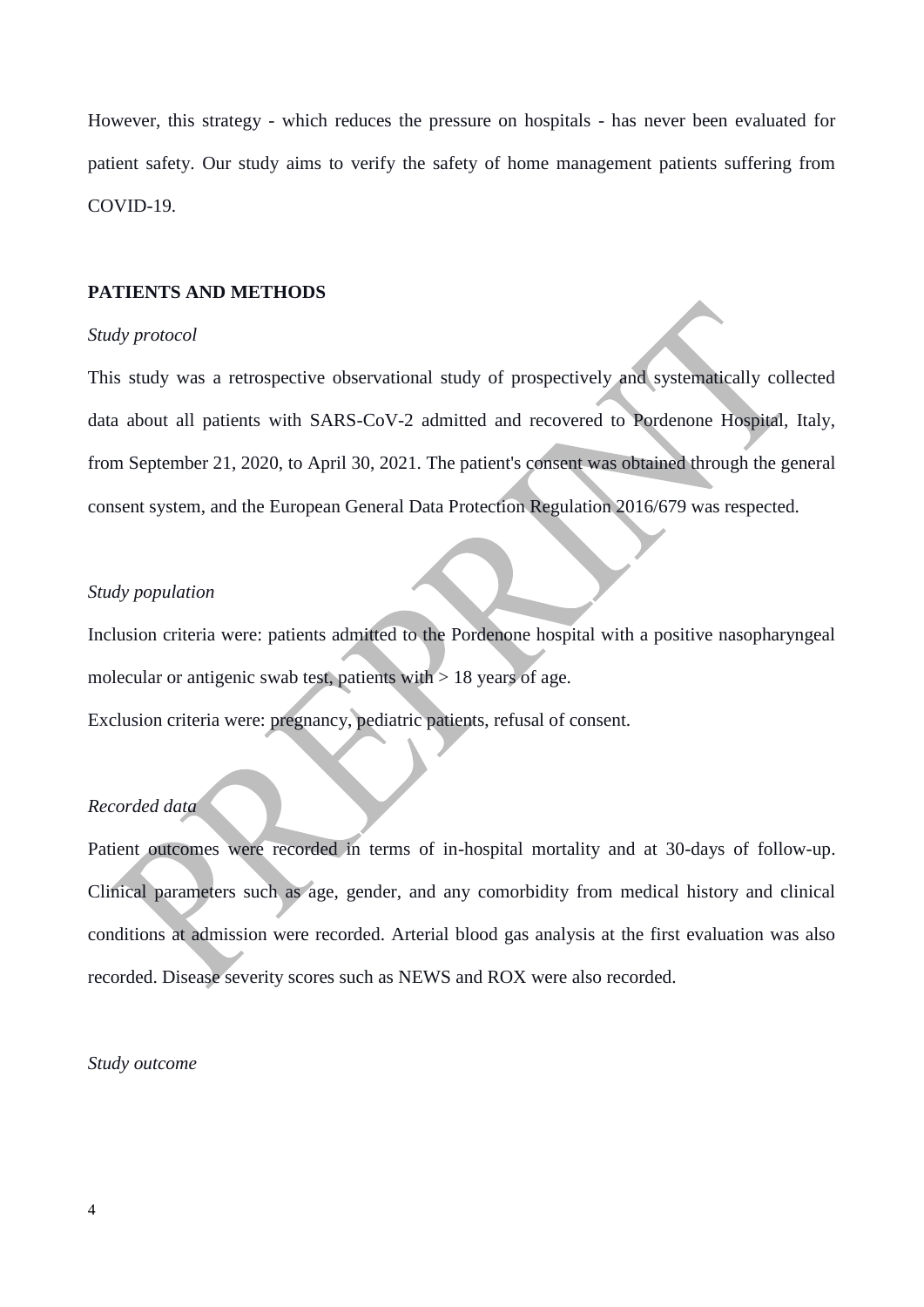The main aim was to verify if the COVID-19 patients referred to the ED by the CCHT and admitted to the hospital had statistically different in-hospital and 30-day mortality compared to COVID-19 patients not assessed by the CCHT.

The secondary aim was to evaluate the correlation between the recorded variables - including the evaluation by the CCHT - and the outcomes considered.

#### *Statistical analysis*

The distribution between the two groups was compared by Mann-Whitney (variables are expressed as a median and inter-quartile range) after verifying the normality of the distribution employing the Shapiro-Wilk test. In contrast, Fisher's exact test (or Pearson test) was used for variables expressed as absolute frequency and relative percentage. We also verified the correlation between the measured variables and the outcome by stepwise generalised linear regression analysis. A p-value <0.05 was considered statistically significant.

All statistical analyses were performed using open-source software "R: A language and environment for statistical computing", implementing the "readODS", "compareGroups", "ggplot2" packages.

# **RESULTS**

During the study period, 2,821 patients were visited at least once by the CCHT. In the same period, 1,182 patients were evaluated for COVID-19 in the ED of the Pordenone hospital at least once and admitted. Of these, 275 were referred to the ED by the CCHT.

The clinical characteristics of the two groups of patients are described in Table 1. The two groups of patients are comparable in age, sex and comorbidity. The values of the arterial blood gas analysis were also overlapping. At the unmatched analysis, patients assessed by the CCHT had a lower inhospital and 30-day mortality (respectively 18% vs  $28\%$ ,  $p = 0.001$ ; and  $20\%$  vs  $30\%$ ,  $p = 0.002$ ).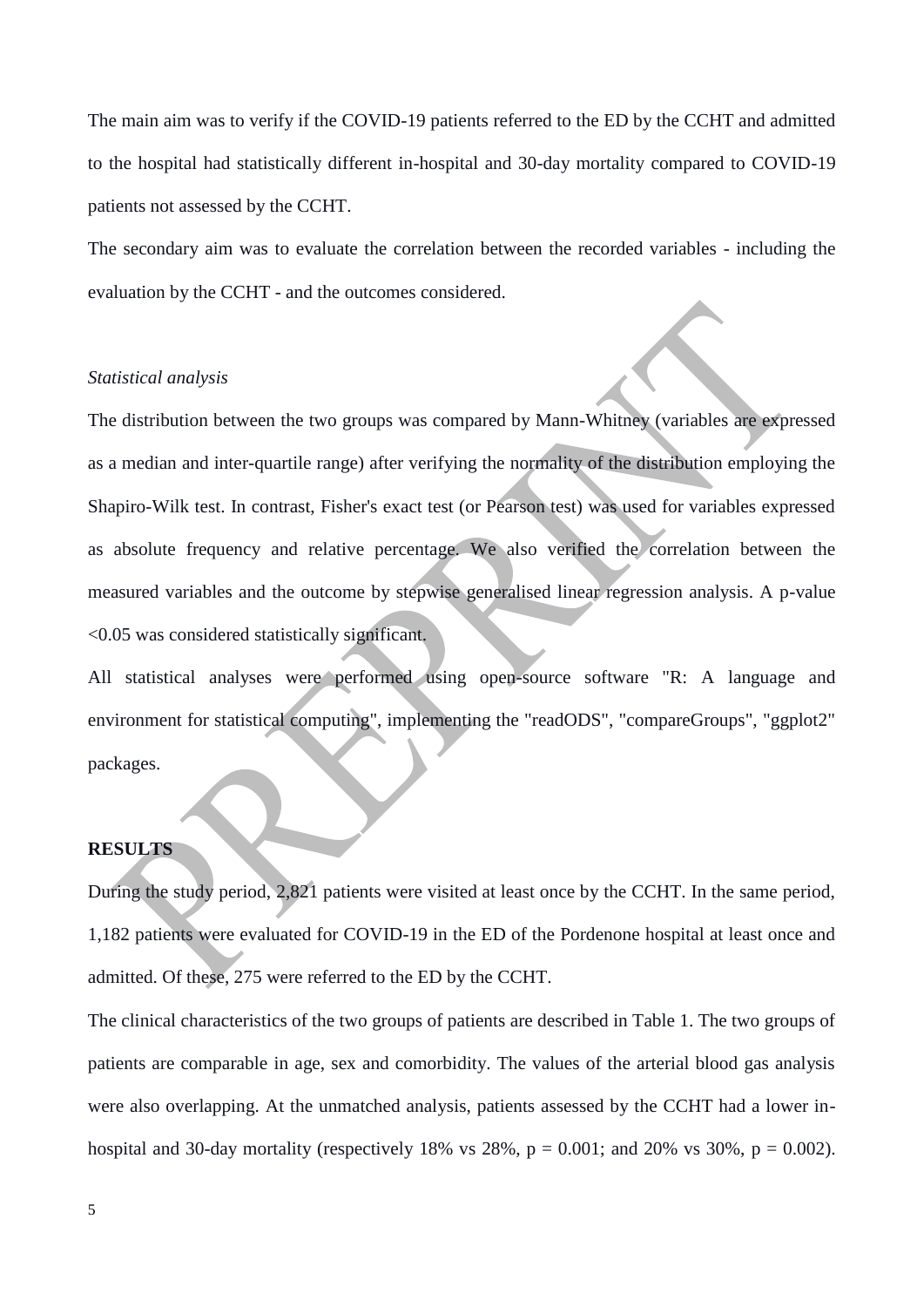Patients evaluated by the CCHT most frequently presented with at least one febrile episode at assessment (48% vs 27%, p <0.001) and a positive 6-minutes walking test (17% vs 12%, p = 0.02). However, in the propensity score matching comparison, no characteristic between the two groups turned out significantly different.

At the stepwise generalized linear regression analysis, the factors related (inverse correlation) to death during hospitalization (AIC 91.36) were chronic kidney failure (OR 0.04,  $p = 0.001$ ) and arterial oxygen saturation value (OR 0.73,  $p = 0.032$ ) (Table 2). For the 30-day mortality regression model (AIC 125.82), the correlated variables were age (OR 1.09,  $p = 0.003$ ), residence in a retirement home (OR 6.91,  $p = 0.031$ ), hospital readmission within 30 days of the first visit to the ED (OR 7.06, p = 0.005), chronic kidney failure (OR 6.14, p = 0.006) and heart rate (OR 1.04, p = 0.022) (Table 3).

#### **DISCUSSION**

Our study shows that CCHT-based management of symptomatic but non-severe COVID-19 patients is safe, resulting in a remarkably low number (around 10%) of patients addressed to the hospital. This strategy could better optimise the limited resources available during a pandemic [3]. This approach saves hospital resources to be reserved for a limited number of patients who can be identified safely with low-level medical evaluation. Hospital overcrowding during major pandemic surges is responsible for a - at least indirect - mortality rate from COVID-19 [4,5]. In industrialised countries, the overload of hospital health systems is a scenario that pushes the entire system to the brink of collapse if an unpredictable mass event such as a pandemic occurs [6]. The ability to manage (detect, monitor and select patients at greater risk) patients with COVID-19 at home has a double value: on one hand, it reduces the pressure on hospitals. On the other hand, it could allow, at least theoretically, a reduction in the spread of the disease by reducing interpersonal contact in crowded environments [7]. Indeed, only a small percentage of patients with COVID-19 require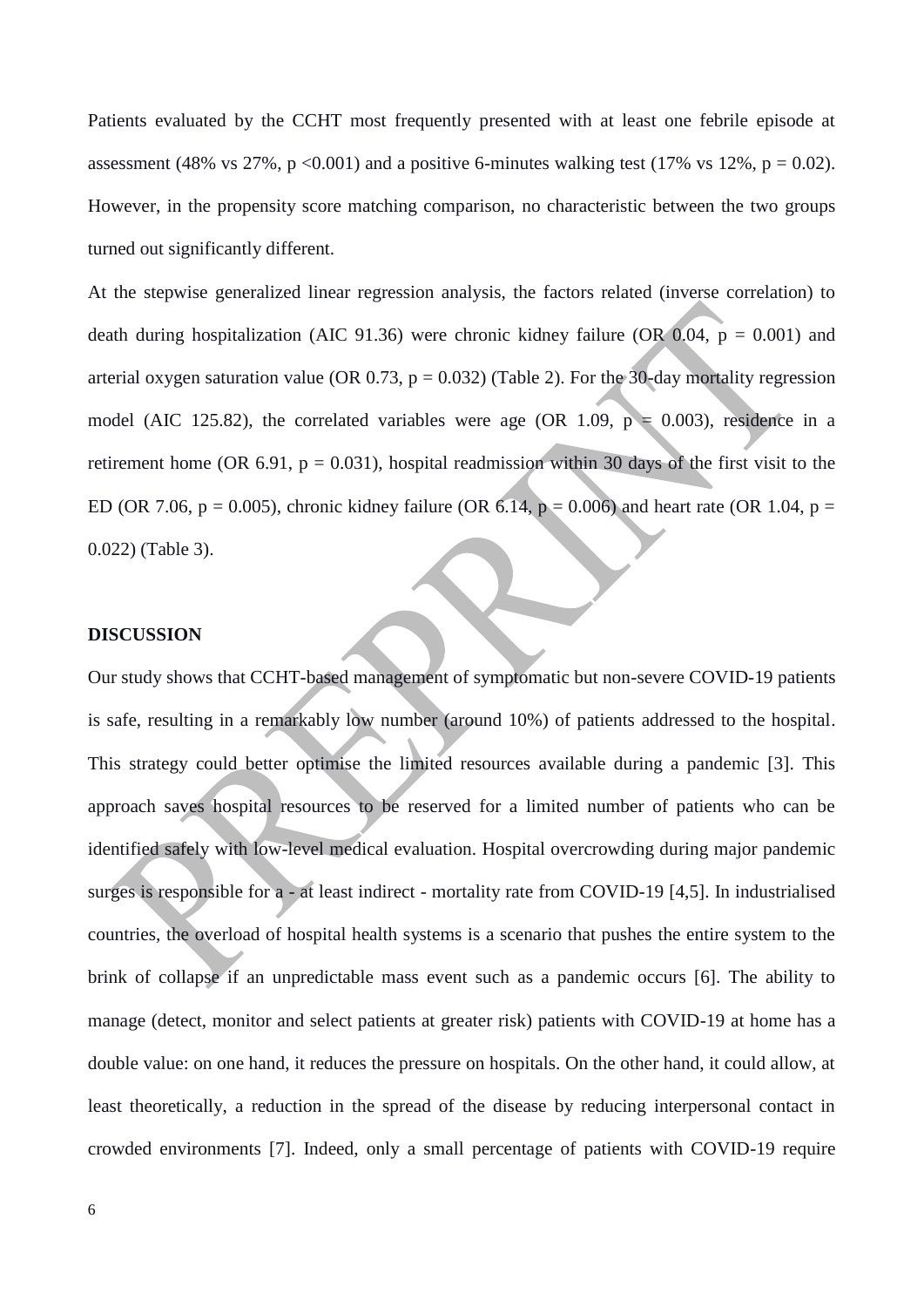hospitalization [8]. However, the widespread of the disease accounts for the huge overload of patients in a short time during epidemic peaks. Similar experiences, such as that of Dirkgil et al. [9] and Grutters et al. [10], have shown that home management through telemedicine is feasible and reduces the number of accesses to the EDs. Nonetheless, these studies are concerned with shortening hospital length of stay through post-discharge monitoring. Our practise differs from theirs because we managed the patients at home before turning to the ED, allowing triage even before the patient needed hospitalisation by monitoring the disease's progress and severity. In addition, our experience shows that mortality - both intra-hospital and the 30-day - is not increased by such a home management strategy.

Our results, in line with the literature [16], show that arterial saturation in oxygen is a short-term mortality directly related parameter of COVID-19 patients [11-14]. This strategy could permit that, with an easily feasible and low-cost test, it is possible to determine the severity and the risk class to which the patient belongs, at least in terms of screening, to direct the patient to the hospital [15]. As some studies have suggested [16], widespread SpO2 self-monitoring at home (at rest and after walking test) in non-severe COVID-19 could be crucial, reserving anothers testing (blood count, CPR, DDimer, chest X-ray or TC scan) to a more severe disease stage [17].

Our study suggests that patients with chronic renal failure are a particularly at-risk subpopulation. In fact, given the apparent protective role of this pathology in intra-hospital mortality, conversely, it turns out to be a negative prognostic factor concerning mortality at 30 days. Unfortunately we cannot establish the inverse correlation of chronic renal disease with intra-hospital mortality (identified early as patients at high risk and therefore subjected to more intensive treatment?). What also emerges from the literature is that these patients are probably a particularly frailty population, and the mortality at 30 days could be linked to the basic conditions rather than to the respiratory failure induced by COVID-19 [18].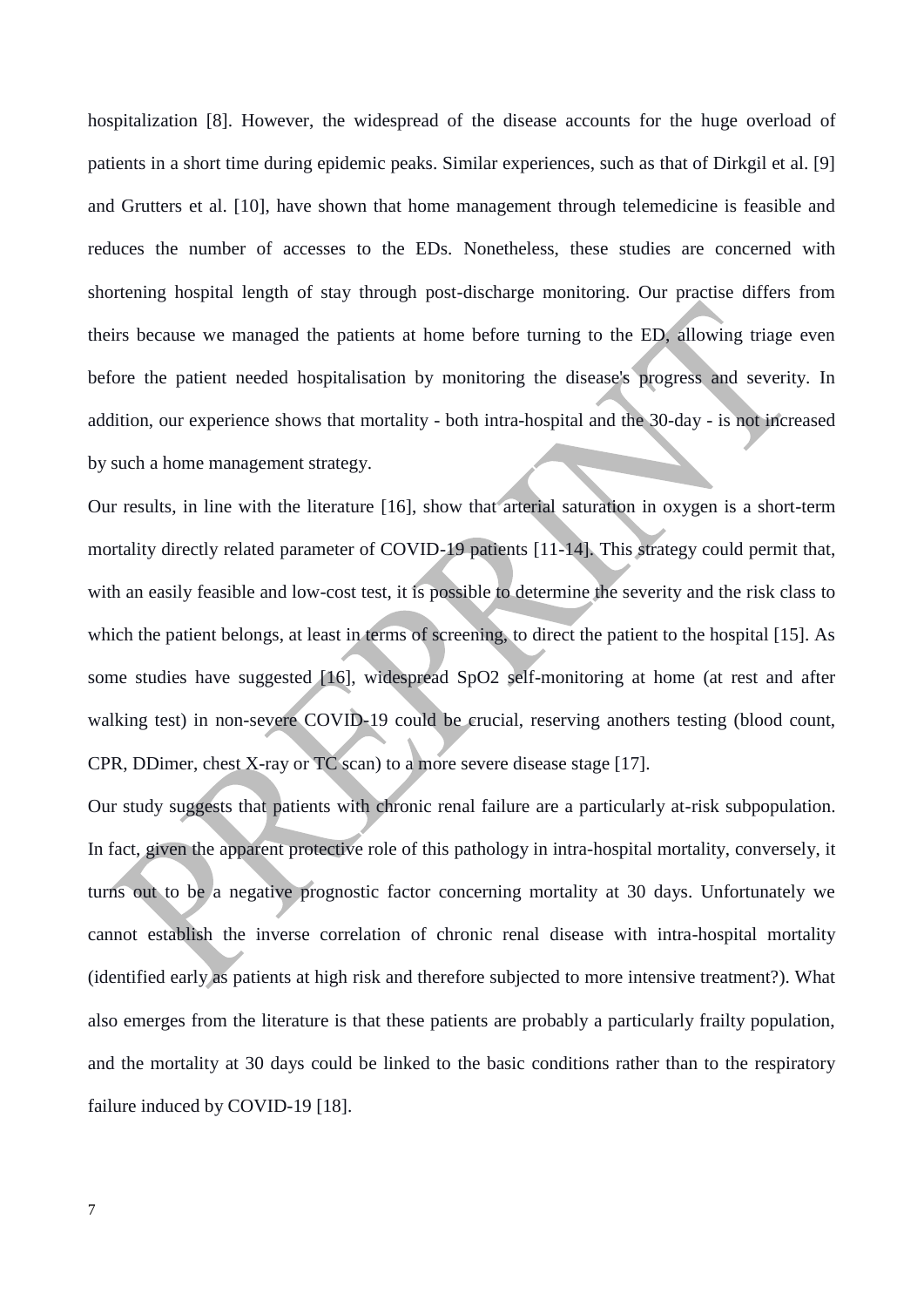Whether these patients should be addressed to hospital care early or be managed at home will need to be investigated in future targeted studies. Overall, we can infer that these patients seem to have been properly managed, at least in the initial stages, considering the intra-hospital mortality figure. Ultimately, the home management of COVID-19 patients via CCHTs is a strategy that reduces the number of hospital admissions and is also safe by not burdening the mortality of these patients.

#### *Limitations*

Although similar teams for the home management of COVID-19 patients have been organised throughout Italy, we cannot claim that our experience is generalisable. Ours was a retrospective single-centre observational study, and thus, results may not be widely generalisable. Other factors, such as the relationship between general practitioners and patients, could play a significant role.

Although we closely followed ED's patients, we could not trace all long-term data of COVID-19 patients not managed by CCHT and not presented in the ED. This limit is difficult to get around, considering that many patients do not have severe symptoms and do not require advanced monitoring. However, we have cross-checked the demographic data, and there is no excessive extra-hospital mortality compared to a similar period in the territory concerned.

Finally, for the design of our study, we cannot establish the reason for the readmission within 30 days of COVID-19 patients. However, while it may be linked to an erroneous assessment by CCHT or the ED's staff, 30-day mortality is in line with existing literature [19], demonstrating effective patient monitoring even at home.

## **CONCLUSIONS**

The CCHTs are a safe strategy to reduce hospital overburden for COVID-19 during pandemic surges without aggravating the mortality of patients.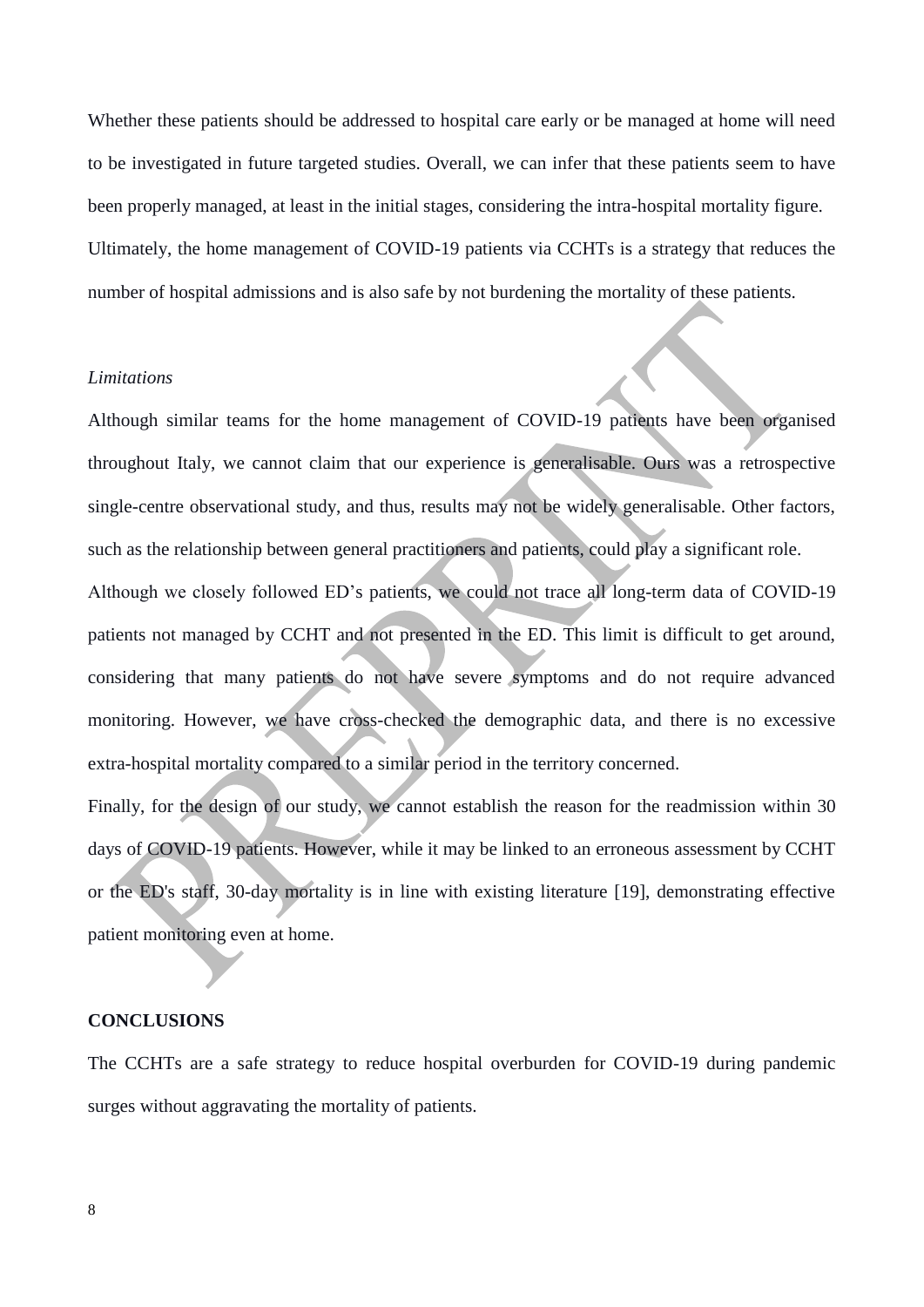## **Competing interests**

No conflict of interest must be declared for any of the authors.

#### **Funding**

No fund was used for this study.

#### **REFERENCES**

1. WHO. Strengthening the health system response to COVID-19. In: WHO/Health topicd [website]. Copenhagen: WHO Regional Office for Europe; 2020.

2. The novel coronavirus pneumonia emergency response epidemiology team. The epidemiological characteristics of an outbreak of 2019 novel coronavirus disease – China, 2020. *China CDC Weekly.* 2020;2:113-122.

3. Borgen I, Romney MC, Redwood N, et al. From hospital to home: an intensive transitional care management intervention for patients with COVID-19. *Popul Health Manag*. 2021;24(1):27-34.

4. Routsi C, Magira E, Kokkoris S, et al. Hospital resources may be an important aspect of mortality rate among critically ill patients with COVID-19: the paradigm of Greece. *J Clin Med.* 2020;9(11):3730.

5. Block BL, Smith AK, Sudore RL. During COVID-19, outpatient advance care planning is imperative: We need all hands on deck. *J Am Geriatr Soc*. 2020; 68(7):1395-1397.

6. Mareiniss DP. The impending storm: COVID-19, pandemics and our overwhelmed emergency departments. *Am J Emerg Med*. 2020;38(6):1293-1294.

7. Lukas H, Xu C, Yu Y, Gao W. Emerging telemedicine tools for remote COVID-19 diagnosis, monitoring, and management. *ACS Nano*. 2020;14(12):16180-16193.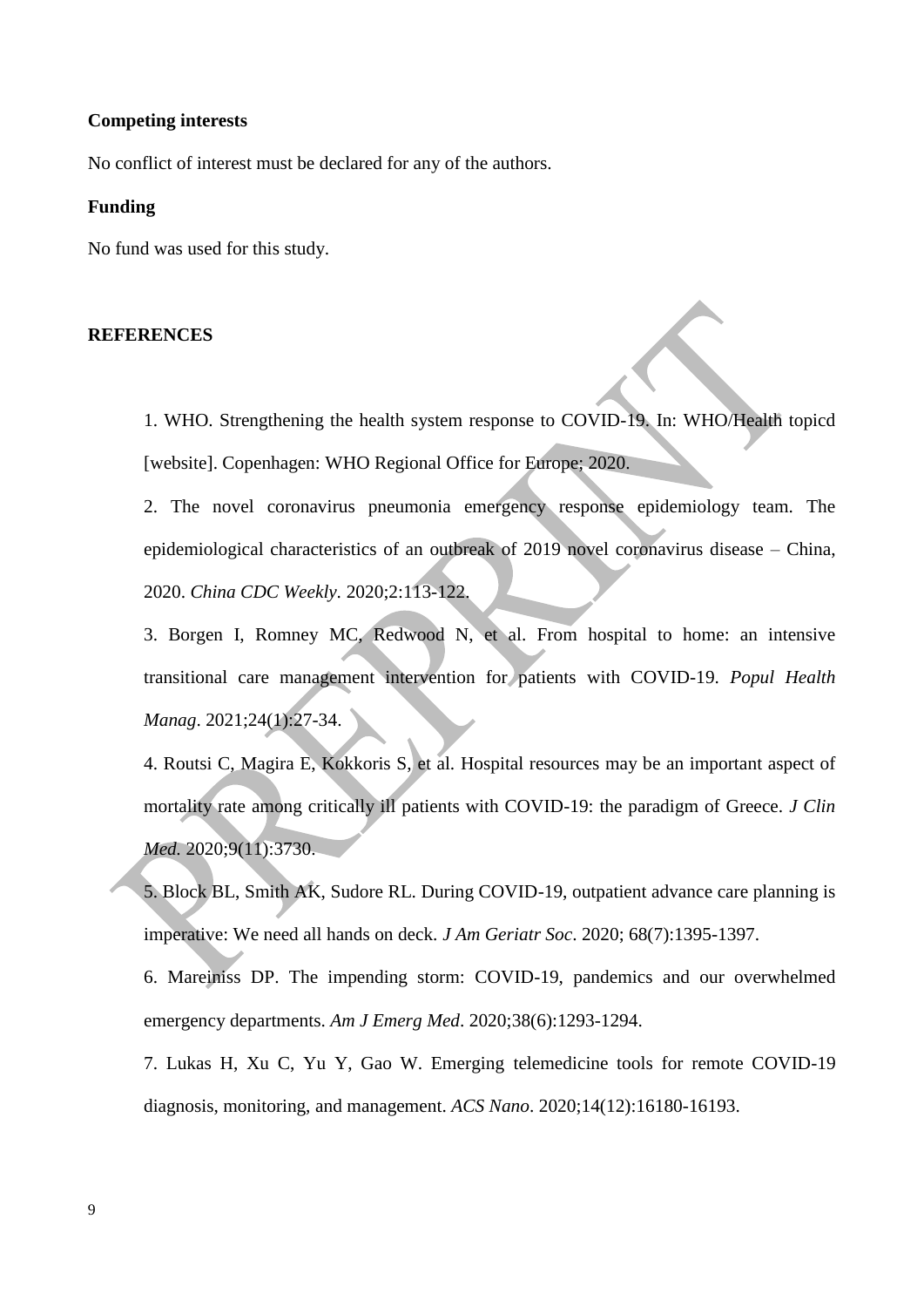8. Menachemi N, Dixon BE, Wools-Kaloustian KK, Yiannoutsos CT, Halverson PK. How many SARS-CoV-2-infected people require hospitalization? Using random sample testing to better inform preparedness efforts. *J Public Health Manag Pract*. 2021;27(3):246-250.

9. Dirikgil E, Roos R, Groeneveld GH, et al. Home monitoring reduced short stay admissions in suspected COVID-19 patients: COVID-box project. *Eur Respir J*. 2021;58(2):2100636.

10. Grutters LA, Majoor KI, Pol-Mattern ESK, Hardeman JA, van Swol CFP, Vorselaars ADM. Home-monitoring reduces hospital stay for COVID-19 patients. *Eur Respir J*. 2021;58(5):2101871.

11.ejía F, Medina C, Cornejo E, et al. Oxygen saturation as a predictor of mortality in hospitalized adult patients with COVID-19 in a public hospital in Lima, Peru. *PLoS One*. 2020;15(12):e0244171.

12. Choi KJ, Hong HL, Kim EJ. The association between mortality and the oxygen saturation and fraction of inhaled oxygen in patients requiring oxygen therapy due to COVID-19-associated pneumonia. *Tuberc Respir Dis* (Seoul). 2021;84(2):125-133.

13. Chatterjee NA, Jensen PN, Harris AW, et al. Admission respiratory status predicts mortality in COVID-19. *Influenza Other Respir Viruses*. 2021;15(5):569-572.

14. Xie J, Covassin N, Fan Z, et al. Association between hypoxemia and mortality in patients with COVID-19. *Mayo Clin Proc*. 2020;95(6):1138-1147.

15. Ambreen A, Ashfaq T, Andrades M, Akhtar F, Badiuzzaman S, Baig L. General practitioner's (GP) home management guidelines for COVID-19 patients: Guidelines. *J Pak Med Assoc.* 2021;71(3):982-989.

16. Greenhalgh T, Knight M, Inada-Kim M, Fulop N, Leach J, Vindola-Padros C. Remote management of covid-19 using home pulse oximetry and virtual ward suopport. *Brit Med J.* 2021; 372:677.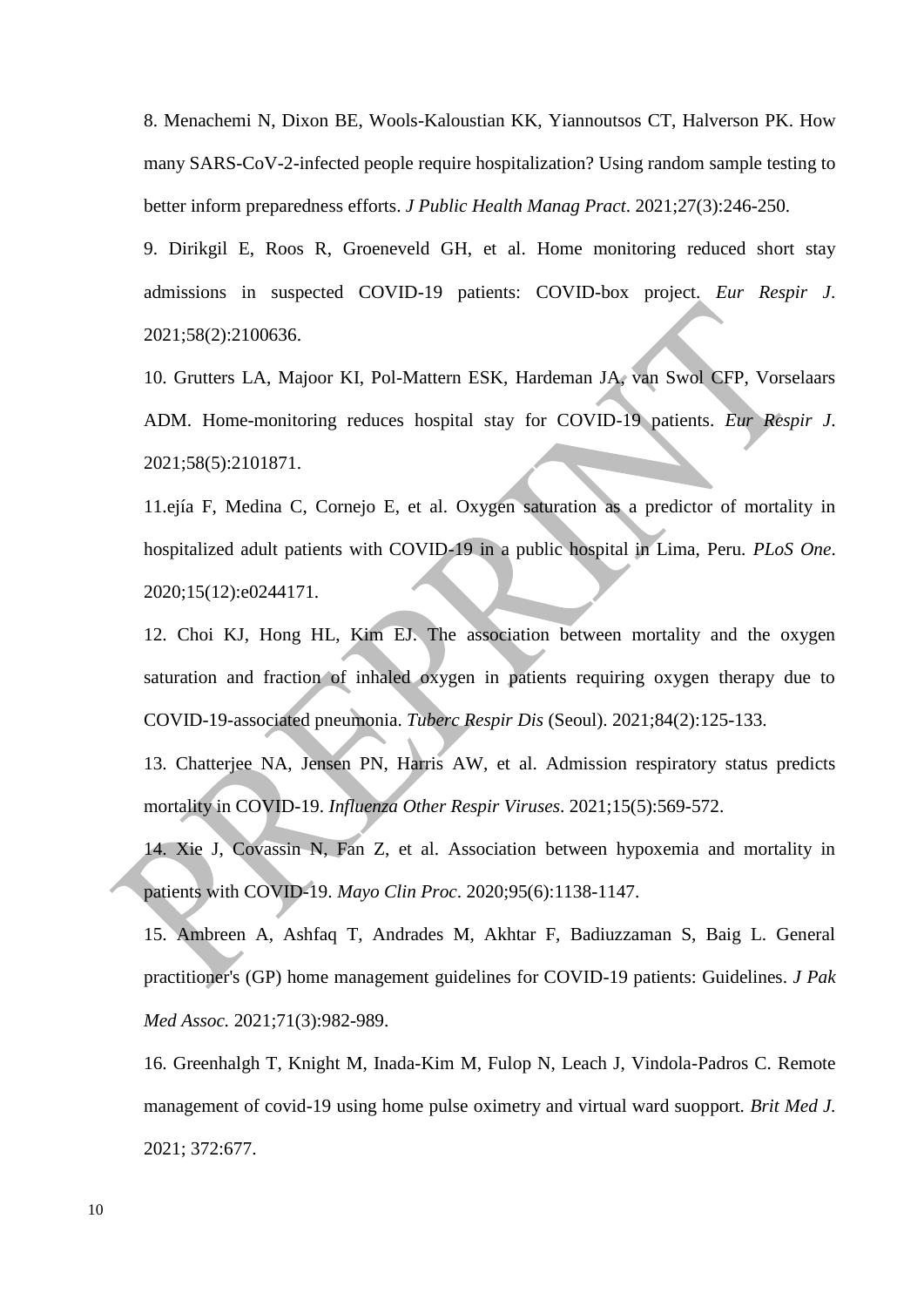17. Venturini S, Pontoni E, Carnelos R, et al. Development and validation of the acute pneumonia early assessment score for safely discharging low-risk SARS-CoV-2-infected patients from the emergency department. *J Clin Med*. 2022;11(3):881.

18. Venturini S, Orso D, Cugini F, et al. Classification and analysis of outcome predictors in non-critically ill COVID-19 patients. *Intern Med J.* 2021;51(4):506-514.

19. Nersesjan V, Amiri M, Christensen HK, Benros ME, Kondziella D. Thirty-day mortality and morbidity in COVID-19 positive vs. COVID-19 negative individuals and vs. individuals tested for influenza A/B: A Population-Based Study. *Front Med (Lausanne).* 2020;7:598272.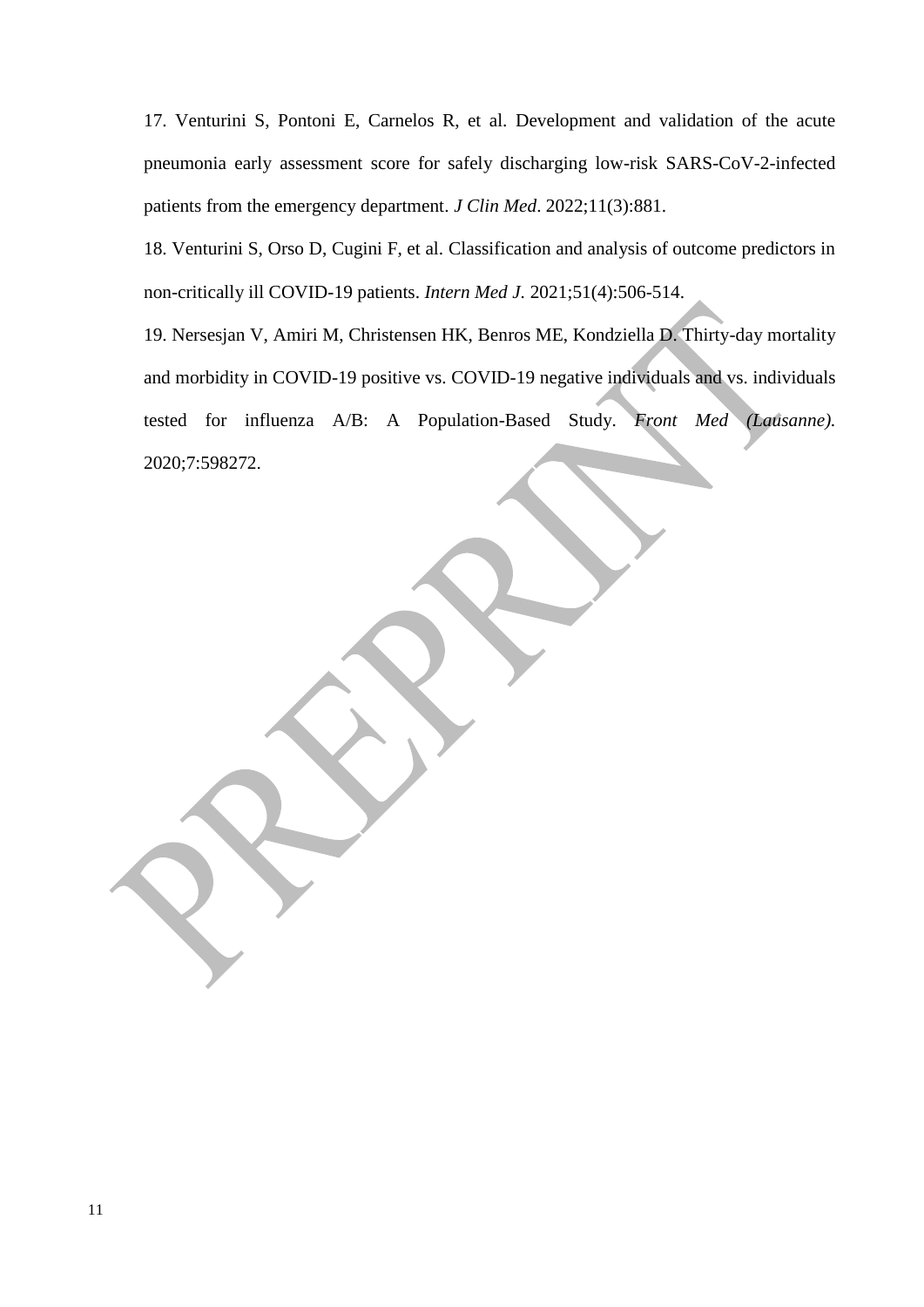**Table 1.** Clinical characteristics of patients evaluated in the Department of Emergency from September 21, 2020 to April 30, 2021 and comparison between the group of patients managed by CCHT and patients who individually turned to the Department of Emergency. It presented both raw comparison and propensity match score comparison. CCHT: COVID-19 Committed Home team; COPD: chronic obstructive pulmonary disease; CKD: cronic kidney disease; RR: respiratory rate; BT: body temperature; SAP: systolic arterial pressure; HR: heart rate; ΔA-a: alveolar arterial difference in oxygen.

|                      |                  | Population   | Not visited  | Visited by   | Unadjusted | Not visited  | Visited by    | Adjusted |
|----------------------|------------------|--------------|--------------|--------------|------------|--------------|---------------|----------|
|                      |                  | $n = 1,182$  | by CCHTs     | <b>CCHTs</b> | p-value    | by CCHTs     | <b>CCHTs</b>  | p-value  |
|                      |                  |              | $n = 907$    | $n = 275$    |            | $n = 250$    | $n = 250$     |          |
| Age                  |                  | 74 [64-82]   | 74 [64-83]   | 74 [65-81]   | 0.365      | 75 [64-82]   | $74[65-81]$   | 0.550    |
| Sex (male)           |                  | 716          | 556          | 160          | 0.392      | 147 (58.8%)  | 148 (59.2%)   | 1.000    |
|                      |                  | $(60.6\%)$   | (61.3%)      | (58.2%)      |            |              |               |          |
| <b>Retirement</b>    |                  | 56 (4.74%)   | 41 (4.52%)   | 15(5.45%)    | 0.634      | $11(4.40\%)$ | 13 (5.20%)    | 0.834    |
| home                 |                  |              |              |              |            |              |               |          |
| <b>Obesity</b>       |                  | 176          | 140          | 36 (13.1%)   | 0.390      | 33 (13.2%)   | 34 (13.6%)    | 1.000    |
|                      |                  | $(14.9\%)$   | $(15.4\%)$   |              |            |              |               |          |
| <b>Smoker</b>        |                  | 97 (8.21%)   | 74 (8.16%)   | 23 (8.36%)   | 1.000      | 21 (8.40%)   | 23 (9.20%)    | 0.875    |
| Hypertension         |                  | 711 (60.2%)  | 541          | 170          | 0.566      | 168(67.2%)   | $158(63.2\%)$ | 0.398    |
|                      |                  |              | $(59.6\%)$   | $(61.8\%)$   |            |              |               |          |
| <b>Diabetes</b>      |                  | 276          | 221          | 55 (20.0%)   | 0.156      | 57(22.8%)    | 53(21.2%)     | 0.746    |
| mellitus             |                  | $(23.4\%)$   | $(24.4\%)$   |              |            |              |               |          |
| <b>Heart failure</b> |                  | 74 (6.26%)   | 63 (6.95%)   | 11 (4.00%)   | 0.104      | $9(3.60\%)$  | $9(3.60\%)$   | 1.000    |
| <b>Heart disease</b> |                  | 126          | 102          | 24 (8.73%)   | 0.283      | 22 (8.80%)   | $22(8.80\%)$  | 1.000    |
|                      |                  | (10.7%)      | $(11.2\%)$   |              |            |              |               |          |
| <b>Stroke</b>        |                  | 75 (6.35%)   | 60(6.62%)    | 15(5.45%)    | 0.582      | $13(5.20\%)$ | $13(5.20\%)$  | 1.000    |
| Oncological          |                  | 110          | 87 (9.59%)   | 23 (8.36%)   | 0.620      | 19 (7.60%)   | 19 (7.60%)    | 1.000    |
| disease              |                  | $(9.31\%)$   |              |              |            |              |               |          |
| <b>CKD</b>           |                  | 97 (8.21%)   | 81(8.93%)    | 16(5.82%)    | 0.128      | 13(5.20%)    | $12(4.80\%)$  | 1.000    |
| <b>Liver disease</b> |                  | 75 (6.35%)   | 61(6.73%)    | $14(5.09\%)$ | 0.405      | $15(6.00\%)$ | 12 (4.80%)    | 0.692    |
| <b>COPD</b>          |                  | 113          | 87 (9.59%)   | 26 (9.45%)   | 1.000      | 27 (10.8%)   | 23 (9.20%)    | 0.655    |
|                      |                  | $(9.56\%)$   |              |              |            |              |               |          |
| <b>Ventilation</b>   |                  |              |              |              | 0.232      |              |               | 0.919    |
|                      | $\overline{Non}$ | 205          | 163          | 42 (15.3%)   |            | 41 (16.4%)   | $40(16.0\%)$  |          |
|                      | invasive         | (17.3%)      | $(18.0\%)$   |              |            |              |               |          |
|                      | Invasive         | 84 (7.11%)   | 69 (7.61%)   | 15 (5.45%)   |            | 12 (4.80%)   | 14 (5.60%)    |          |
| PaCO <sub>2</sub>    |                  | 32 [29-36]   | 33 [30-36]   | 32 [29-35]   | 0.270      | 32 [29-35]   | 32 [29-35]    | 0.563    |
| (mmHg)               |                  |              |              |              |            |              |               |          |
| PaO <sub>2</sub>     |                  | $62$ [54-73] | $62$ [54-73] | $62$ [54-73] | 0.839      | $62$ [55-73] | 62 [55-73]    | 0.788    |
| (mmHg)               |                  |              |              |              |            |              |               |          |
| FiO2 $(\frac{9}{6})$ |                  | 21 [21-35]   | $21$ [21-35] | $21$ [21-35] | 0.509      | 21 [21-35]   | $21$ [21-35]  | 0.677    |
| SaO2 (%)             |                  | $93[91-95]$  | 93[90-95]    | 93[91-96]    | 0.608      | 93 [91-95]   | 93 [91-95]    | 0.655    |
| PaO2/FiO2            |                  | 260 [187-    | 260 [183-    | 259 [208-    | 0.902      | 263 [203-    | 258 [210-     | 0.382    |
|                      |                  | 301]         | 303]         | 297]         |            | 300]         | 297]          |          |
| RR (bpm)             |                  | 21 [18-25]   | 21 [18-25]   | 21 [18-26]   | 0.953      | 21 [18-25]   | 21 [18-26]    | 0.938    |
| BT (°C)              |                  | 36.8 [36.0-  | 36.9 [36.0-  | 36.6 [36.0-  | 0.013      | 36.8 [36.0-  | 36.7 [36.0-   | 0.785    |
|                      |                  | 37.6]        | 37.7]        | 37.4]        |            | 37.6]        | 37.4]         |          |
| SAP (mmHg)           |                  | 134 [120-    | 134 [120-    | 135 [122-    | 0.774      | 134 [120-    | 134 [121-     | 0.994    |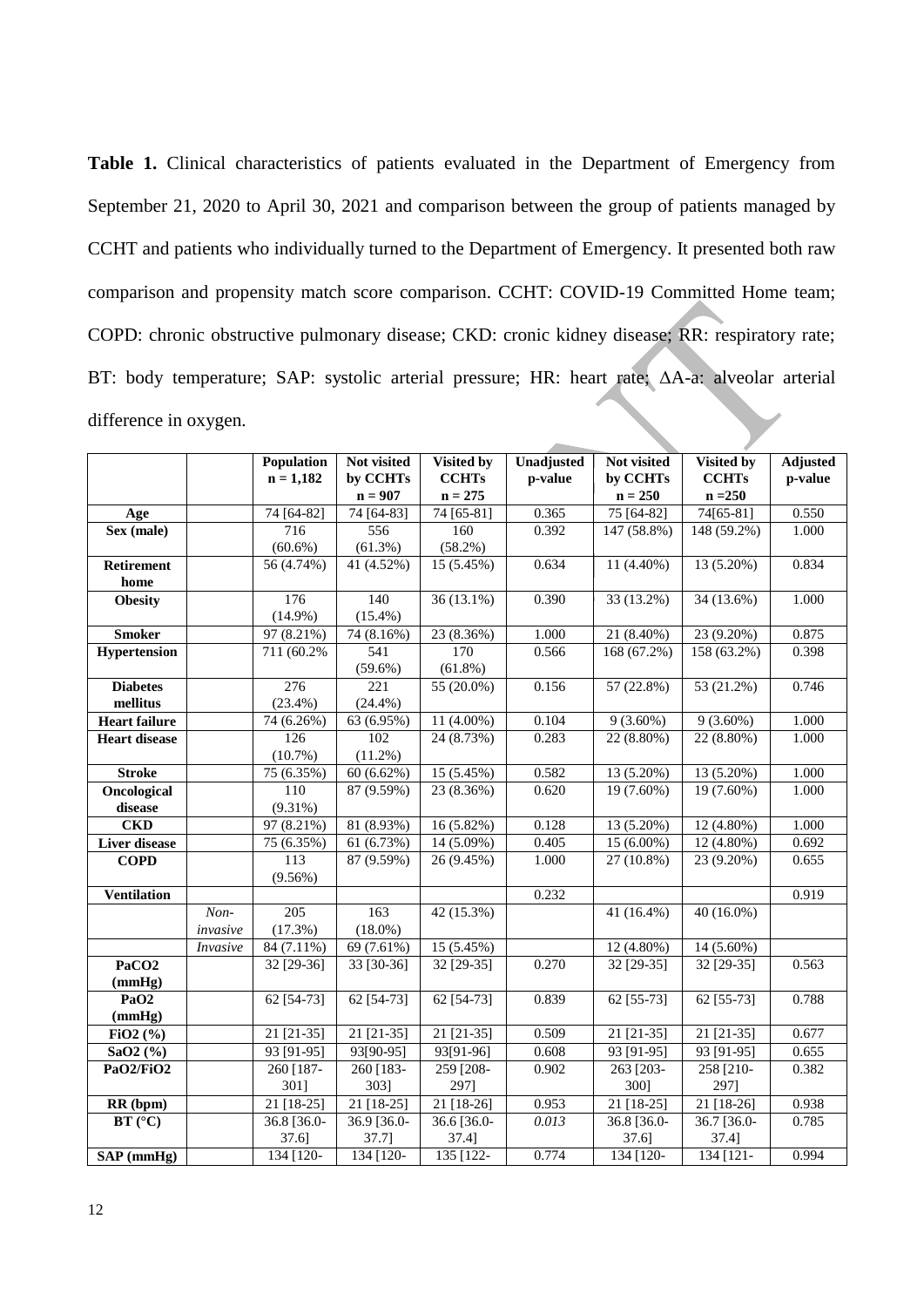|                        | 1501          | 1501          | 1481          |         | 1501          | 1481          |       |
|------------------------|---------------|---------------|---------------|---------|---------------|---------------|-------|
| HR(bpm)                | 84 [74-96]    | 84 [75-96]    | 84 [73-95]    | 0.221   | 82 [74-92]    | 84 [73-95]    | 0.687 |
| Fever                  | 371           | 240           | 131           | < 0.001 | 120 (48.0%)   | 121 (48.4%)   | 1.000 |
|                        | (31.5%)       | $(26.6\%)$    | $(47.6\%)$    |         |               |               |       |
| <b>NEWS</b>            | $5 [3-7]$     | $5[3-7]$      | $5[3-6]$      | 0.571   | $4 [3-6]$     | $5[3-6]$      | 0.390 |
| ROX                    | $17.3$ [10.5- | 17.3 [10.2-   | $17.4$ [11.6- | 0.729   | $18.1$ [11.6- | $17.4$ [11.7- | 0.552 |
|                        | 22.41         | 22.6          | 22.11         |         | 23.21         | 22.1]         |       |
| $\Delta A$ -a (actual) | $60.2$ [47.0- | 59.7 [46.2-   | 63.0 $[48.0-$ | 0.916   | 59.4 [47.7-   | $63.7$ [48.2- | 0.496 |
|                        | 1431          | 1491          | 1271          |         | 1301          | 1281          |       |
| $\Delta A - a$         | 22.5 [20.0-   | $22.5$ [20.0- | $22.5$ [20.2- | 0.371   | 22.8 [20.0-   | $22.5$ [20.2- | 0.550 |
| (teorical)             | 24.51         | 24.81         | 24.21         |         | 24.41         | 24.21         |       |
| $30$ -day              | 53 (4.48%)    | 45 (4.96%)    | $8(2.91\%)$   | 203     | $7(2.80\%)$   | $7(2.80\%)$   | 1.000 |
| readmitted             |               |               |               |         |               |               |       |
| In-hospital            | 305           | 255           | 50 (18.2%)    | 0.001   | 44 (17.6%)    | 46 (18.4%)    | 0.907 |
| mortality              | $(25.8\%)$    | $(28.1\%)$    |               |         |               |               |       |
| $30$ -day              | 325           | 270           | 55 (20.0%)    | 0.002   | 47 (18.8%)    | $50(20.0\%)$  | 0.821 |
| mortality              | (27.5%)       | $(29.8\%)$    |               |         |               |               |       |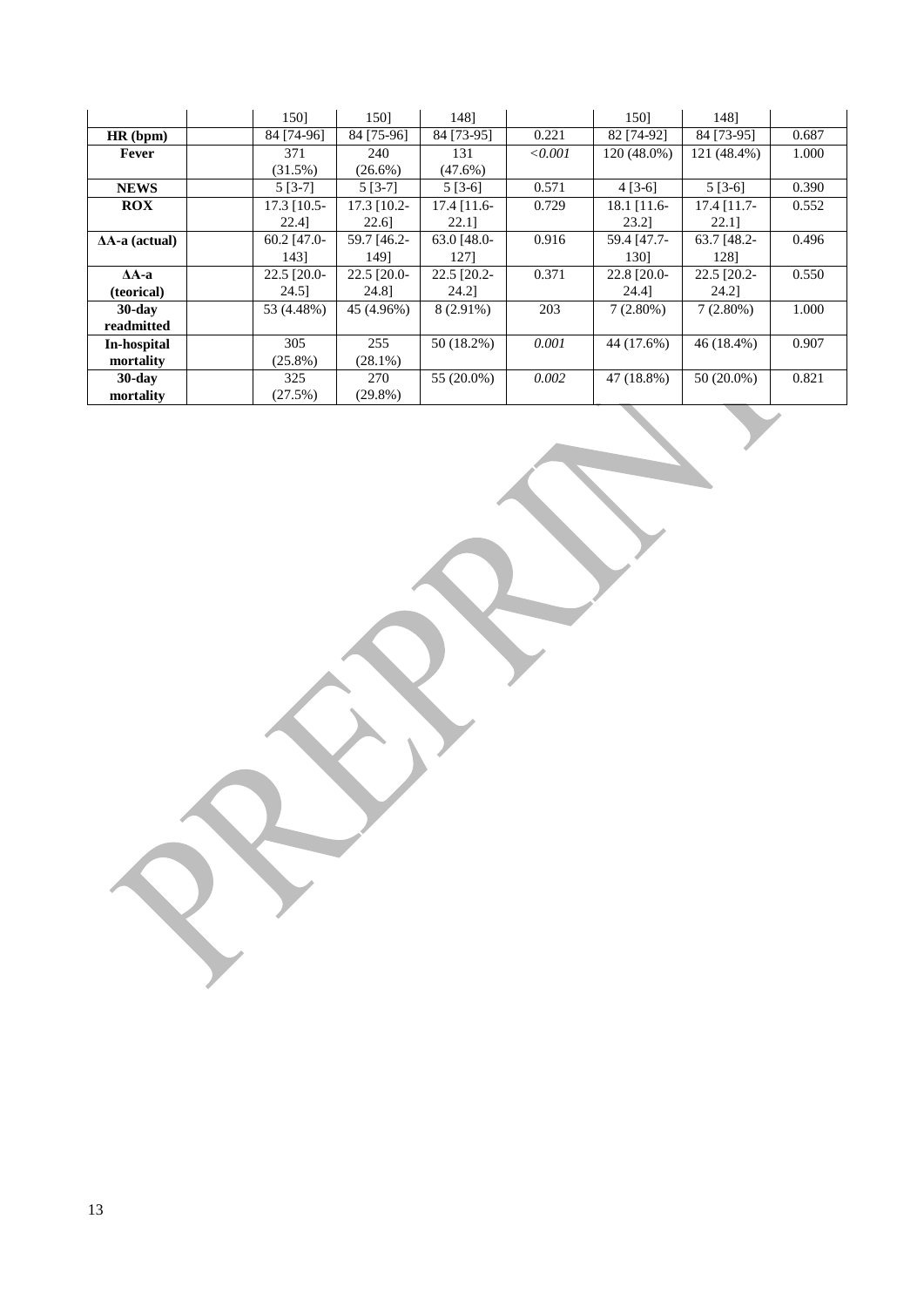Table 2. Stepwise generalized linear regression model for in-hospital mortality (AIC= 91.36). The only two correlated variables are the presence of chronic kidney disease (OR  $0.04$ ,  $p = 0.001$ ) and oxygen arterial saturation (OR 0.73,  $p = 0.032$ ). NIV: non-invasive ventilation.

|                             | <b>Estimate</b> | <b>Std. Error</b>      | z value  | P-value |
|-----------------------------|-----------------|------------------------|----------|---------|
| (Intercept)                 | ns              | ns                     | ns       | 0.996   |
| Sex (female)                | ns              | ns                     | ns.      | 0.055   |
| 30-day mortality            | ns              | ns.                    | ns       | 0.993   |
| <b>NIV</b>                  | ns              | ns                     | ns       | 0.997   |
| <b>Invasive Ventilation</b> | ns              | ns                     | ns       | 0.999   |
| riadmission                 | ns              | ns.                    | ns       | 0.998   |
| <b>CKD</b>                  | $-3.130$        | 0.959                  | $-3.263$ | 0.001   |
| Liver disease               | ns              | ns                     | ns       | 0.997   |
| <b>COPD</b>                 | ns              | ns                     | ns.      | 0.997   |
| PaO <sub>2</sub>            | ns              | ns                     | ns       | 0.207   |
| SaO2                        | $-0.321$        | 0.155                  | $-2.072$ | 0.038   |
| PaO2/FiO2                   | ns              | n <sub>s</sub>         | ns       | 0.153   |
| <b>HR</b>                   | ns              | $\overline{\text{ns}}$ | ns       | 0.056   |
| ROX                         | ns              | ns                     | ns       | 0.080   |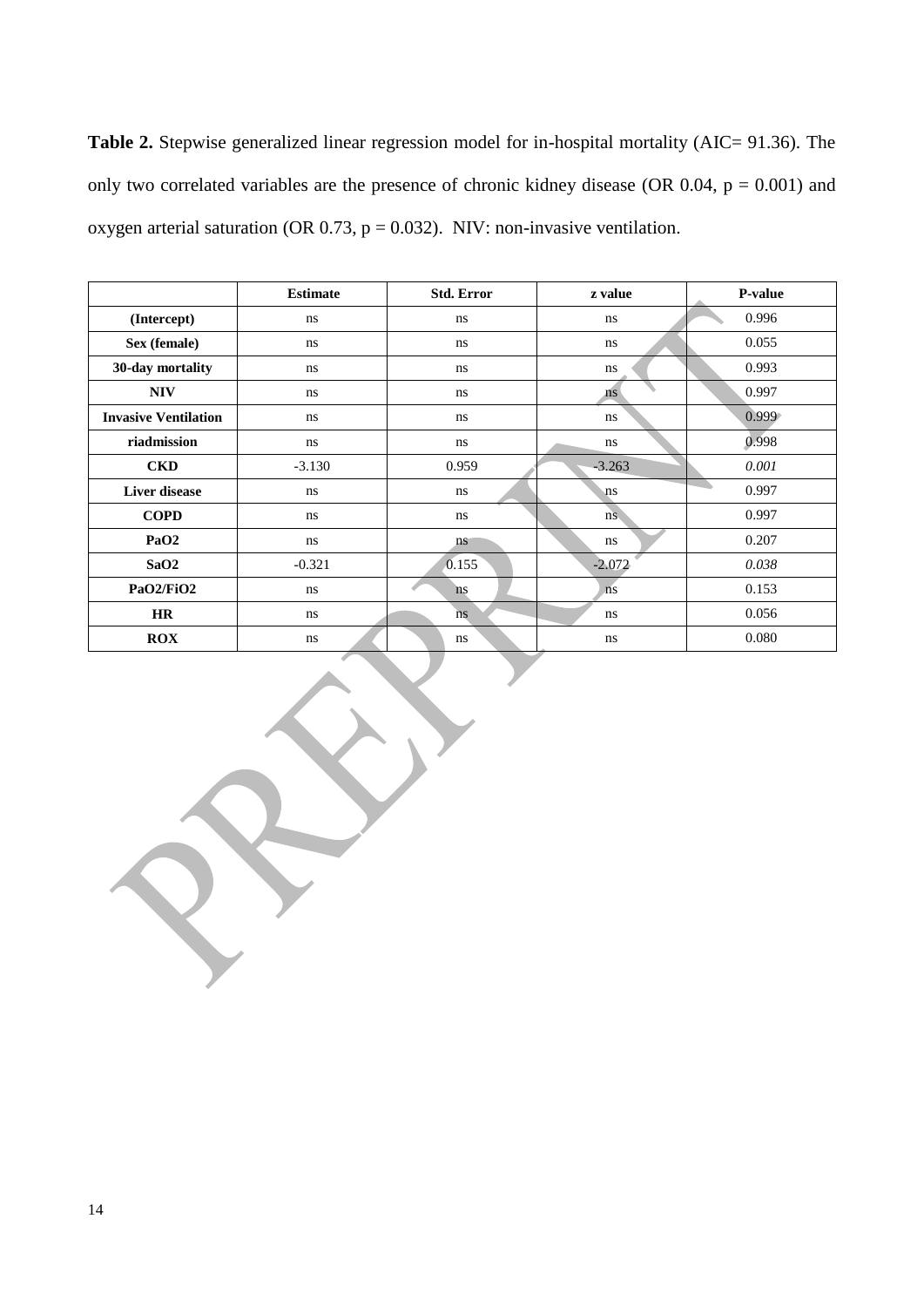Table 3. Stepwise generalized linear regression model for 30-day mortality (AIC= 125.82). The correlated variables were age (OR 1.09,  $p = 0.003$ ), residence in a retirement home (OR 6.91,  $p =$ 0.031), hospital readmission within 30 days of the first visit to the ED (OR 7.06,  $p = 0.005$ ), chronic kidney failure (OR 6.14,  $p = 0.006$ ) and heart rate (OR 1.04,  $p = 0.022$ ). NIV: non-invasive ventilation; 6MWT: positive 6-minute walking test.

|                             | <b>Estimate</b>        | <b>Std. Error</b> | z value  | <b>P-value</b> |  |  |  |
|-----------------------------|------------------------|-------------------|----------|----------------|--|--|--|
| (Intercept)                 | $-0.136$               | 2.855             | $-4.758$ | ${<}0.001$     |  |  |  |
| Age                         | 0.088                  | 0.030             | 2.933    | 0.003          |  |  |  |
| <b>Retirement home</b>      | 1.933                  | 0.900             | 2.158    | 0.031          |  |  |  |
| In-hospital mortality       | ns                     | ns                | ns       | 0.990          |  |  |  |
| <b>NIV</b>                  | ns                     | ns                | ns       | 0.996          |  |  |  |
| <b>Invasive Ventilation</b> | ns                     | ns.               | ns       | 0.997          |  |  |  |
| riadmission                 | 1.955                  | 0.657             | 2.835    | 0.005          |  |  |  |
| <b>Obesity</b>              | ns                     | ns.               | ns       | 0.996          |  |  |  |
| <b>CKD</b>                  | 1.815                  | 0.657             | 2.760    | 0.006          |  |  |  |
| <b>COPD</b>                 | ns                     | ns                | ns       | 0.997          |  |  |  |
| <b>HR</b>                   | 0.035                  | 0.015             | 2.284    | 0.022          |  |  |  |
| 6MWT                        | $\overline{\text{ns}}$ | ns                | ns       | 0.995          |  |  |  |